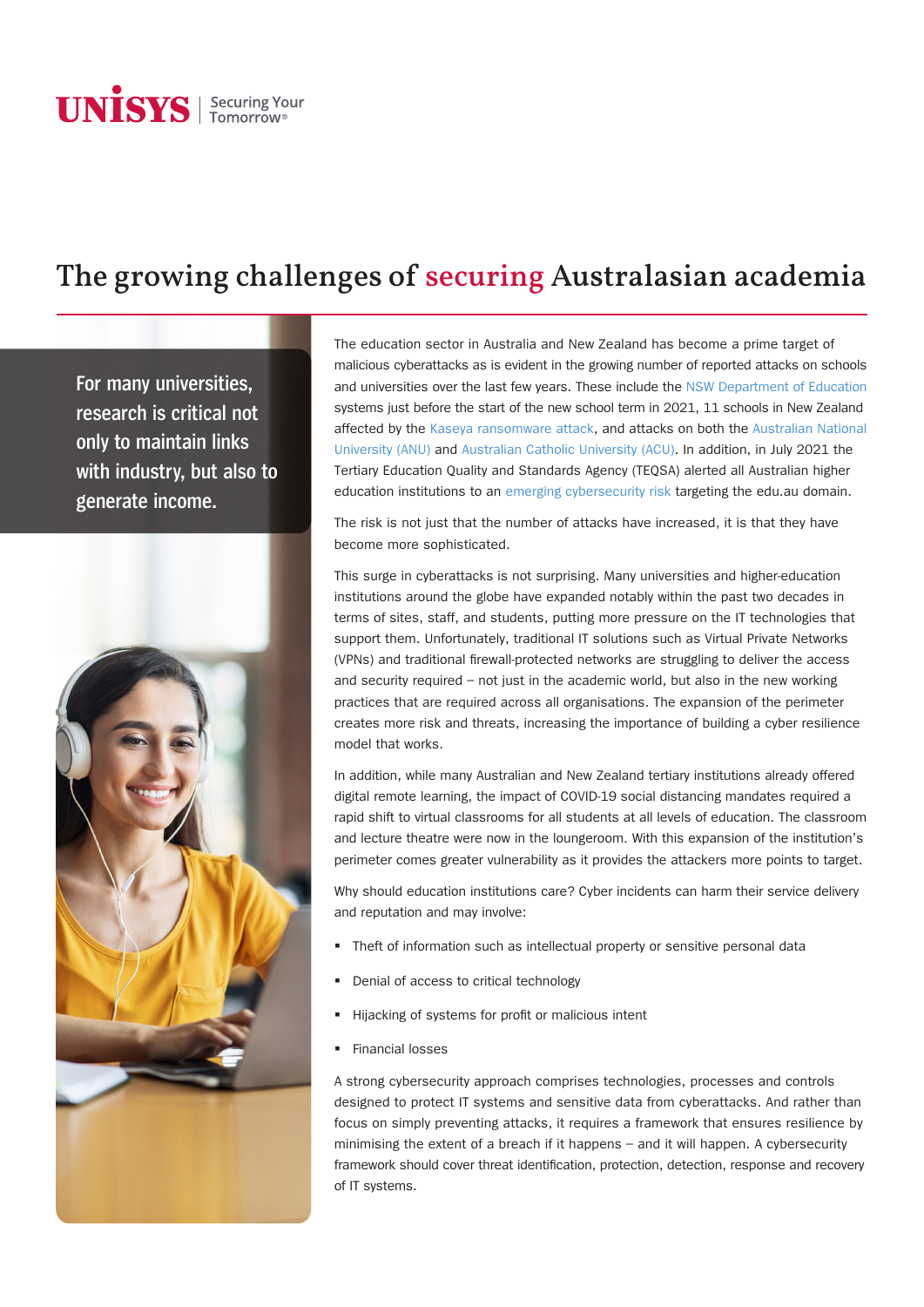

*"NSW universities should strengthen cybersecurity frameworks and controls to protect sensitive data and prevent financial and reputational losses."*

> *– NSW Auditor General's Report – Universities 2019 [Audit Office of NSW](https://www.audit.nsw.gov.au/our-work/reports/universities-2019-audits)*

Consider just a few of the issues routinely encountered in the educational sector:

**Aligning with Compliance Regulations**. After major reforms were introduced in 2014, education organisations have to comply with the [Australian Privacy Principles](https://www.oaic.gov.au/privacy/the-privacy-act/history-of-the-privacy-act/) and in 2020 similar [Privacy Principles were adopted in New Zealand.](https://www.privacy.org.nz/privacy-act-2020/privacy-principles/) Before that they were subject to baseline standards such as Payment Card Industry Data Security Standards [\(PCIDSS\)](https://www.pcisecuritystandards.org/pci_security/maintaining_payment_security) which were to a certain extent restrictive as only relative to the people, part of the network and processes, touching Payment Card data. In ANZ many have opted to adopt measures recommended by their national government to mitigate cybersecurity incidents: the Australian Government's [Essential Eight](https://www.cyber.gov.au/acsc/view-all-content/essential-eight) mitigation strategies, and [CERT](https://www.cert.govt.nz/it-specialists/critical-controls/10-critical-controls/)  [NZ's ten critical controls](https://www.cert.govt.nz/it-specialists/critical-controls/10-critical-controls/) in New Zealand.

Meanwhile, in Australia there is also debate about whether to include higher education under the revised [Critical Infrastructure Bill](https://www.homeaffairs.gov.au/reports-and-publications/submissions-and-discussion-papers/protecting-critical-infrastructure-systems) which will require universities to comply with more government required regulations and cyber controls.

Ultimately, there is growing scrutiny and attention on how higher education protects its cyber infrastructure and data. This requires more budget and strategic thinking around how to secure the critical assets. And regulations constantly evolve so they need to keep track and do more than they are used to.

**Creating a Secure Virtual Learning and Research Environment**. All higher-education establishments are developing alternative ways of teaching in this COVID-affected world. Remote and virtual learning options are becoming the norm. This paradigm shift affects every stakeholder: staff, students, guest lecturers, research partners, private sector parties, suppliers and more. These stakeholders all need properly authorised, secure, yet easy to use access to the university facilities and to the individuals with whom they interact.

In addition, for many universities, research is critical not only to maintain links with industry, but also to generate income. However, enabling research through easy and secure access to data and collaboration is a challenge when researchers are spread across multiple sites. Now, during the global pandemic, these difficulties have been further heightened as more and more work needs to be carried out remotely, often outside the university's physical network infrastructure and the traditional firewall protection.

**Effective Data Management and Protection**. There are many systems within universities that deal with Personal Identifiable Information (PII), Intellectual Property (IP) and Payment card information. These systems have been upgraded and their security has been reviewed under the new Privacy Act requirements. However this must be ongoing as new vulnerabilities are discovered every day and attacks become even more sophisticated.

Overall, these issues show conclusively that academic institutions need both a secure way of segmenting their networks and the ability to provide anytime, anywhere secure access to vital resources, data, and applications.

#### **The Limitations of Legacy Applications and the Demands of Compliance**

Like many organisations responding to the need to accommodate new working patterns, universities and higher-education institutions often have infrastructures that are ill-equipped to handle new challenges, citing issues ranging from network bottlenecks to a lack of adequate security features such as role-based access, encryption in motion, and embedded software security. In addition, the lack of up-to-date security features means that achieving compliance with legislation and standards such as GDPR, CIDSS, APPs, E8, CERT NZ Top 10, NIST, CIS TOP20, ISO27001 and OWASP can be problematic.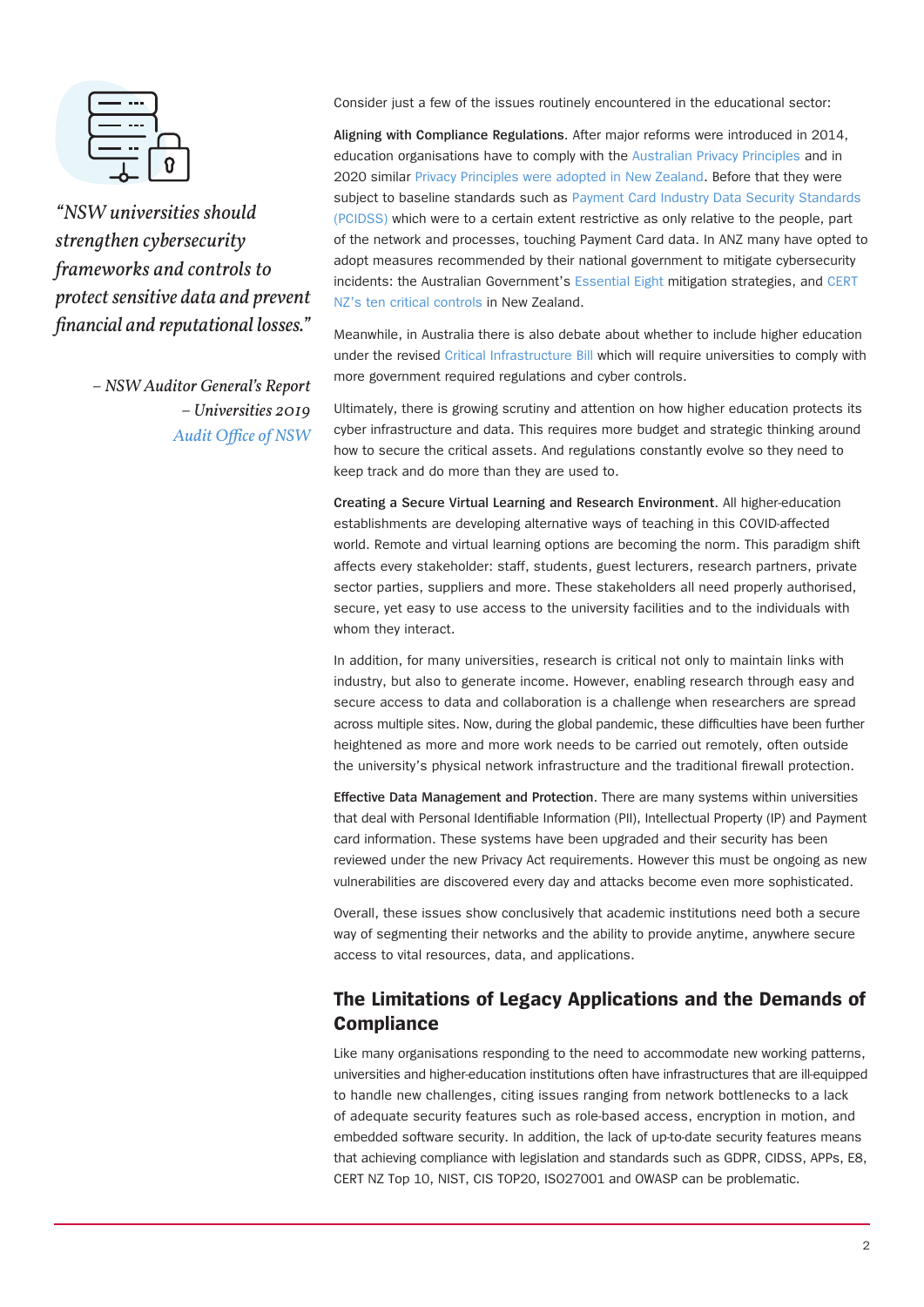

*"The last six months have shown us that it has never been more important for colleges to have the right digital infrastructure in order to be able to protect their systems ... whatever the circumstance. This needs a whole-college approach and for a focus wider than just systems. It needs to include supporting leaders, teachers, and students to recognise threats, mitigate against them, and act decisively when something goes wrong."*

*– David Corke, Director of Education and Skills Policy, [Association of Colleges](https://www.aoc.co.uk/)* For those who make use of VPNs to provide secure remote access to corporate resources, the challenge is that once users are connected, they have access to large, if not to all sections of the network. This has the effect of putting sensitive data at risk because, if bad actors gain access, there are no further barriers to navigate. They are "home-free" to move where they want and steal what they want.

In terms of security failures, there are all too many examples in the news. For instance, multiple universities in the UK, US, and Canada were impacted in 2020 due to a ransomware attack against Blackbaud, a provider of alumni database software.<sup>1</sup>

Clearly, a better solution is required if universities and higher-education institutions are to gain the connectivity and security they need to thrive in today's world. The optimal solution will not require a "rip and replace" approach, but will instead enhance existing networks, minimising costs and disruption: whilst offering ecosystem-based approach to security integrating what is already there and justifying the existing investments where possible is desirable.

## **Solutions to Meet the Needs of Today's Universities**

Universities tell us that they need two things: first, they need to ramp up the security of their networks to protect their staff, students, data, and research; and, second, they need to ensure that access is still easy and intuitive.

At Unisys, we provide a software-based overlay approach to network security that can be implemented with no impact to infrastructure, applications, or end users. It offers easily-managed identity-based network access and secure cryptographic segmentation with point-to-point encryption of data in motion. This solution is called Unisys Stealth® and can be readily added to legacy university applications to make them compliant and secure. Due to its point-to-point nature, this security can extend beyond traditional network boundaries; additionally, it can be used to reduce load on expensive and easily-attackable VPN infrastructure technology. In so doing, Stealth™ dramatically helps universities to separate trusted systems, users, and data from the untrusted.

This approach to micro-segmentation is transparent to users and applications. For example, if a university has a legacy application that needs to be secured, Stealth can be deployed as a network overlay technology to segment and secure the traffic for that application. The application will be far more secure yet will continue to work as normal. In fact, from a user perspective, Stealth actually simplifies access. Historically, a user might have had to log in, connect to a VPN, open a remote desktop session, and then access their application – a time-consuming and tedious process that is vulnerable at key times. In contrast, with Unisys Stealth, a user logs into the machine and simply starts the application. Stealth rapidly provides security by authenticating the user with the specific network security policies at login, and then dynamically establishes the secure tunnel to the application server exactly when it is needed.

Stealth offers a wealth of additional benefits as well, such as:

- Visibility: The Stealth Security dashboard which shows at a glance what is happening in the Stealth-protected network
- Network discovery and Stealth policy modelling so you can graphically see what is happening in your environment and secure it appropriately
- Ability to Respond and Recover: The ability to dynamically isolate suspicious endpoints or users to contain attacks from spreading and ensure forensic investigation is possible on those assets.

<sup>&</sup>lt;sup>1.</sup> Sharma, Sonia. "Newcastle University hit by data breach aftersoftware supplier Blackbaud hacked," Chronicle Live, July 28, 2020.